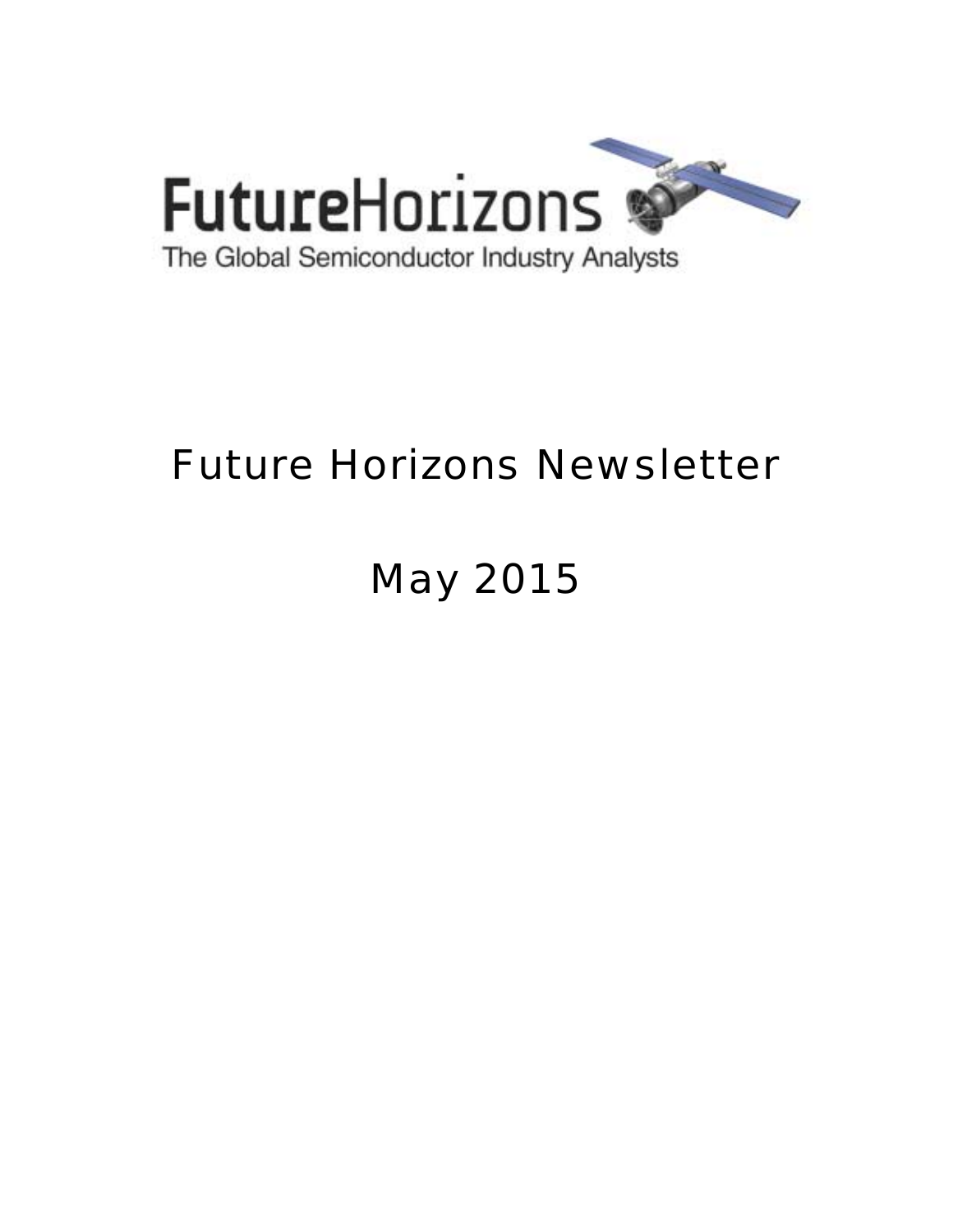Contents Page

| <b>Industry News by Company</b>              | Page 03 - 06 |
|----------------------------------------------|--------------|
| <b>Industry News &amp; Trends</b>            | Page 07 - 09 |
| <b>East European News &amp; Trends</b>       | Page 10      |
| <b>World Economic Round Up</b>               | Page 11      |
| <b>Future Horizons &amp; Industry Events</b> | Page 12      |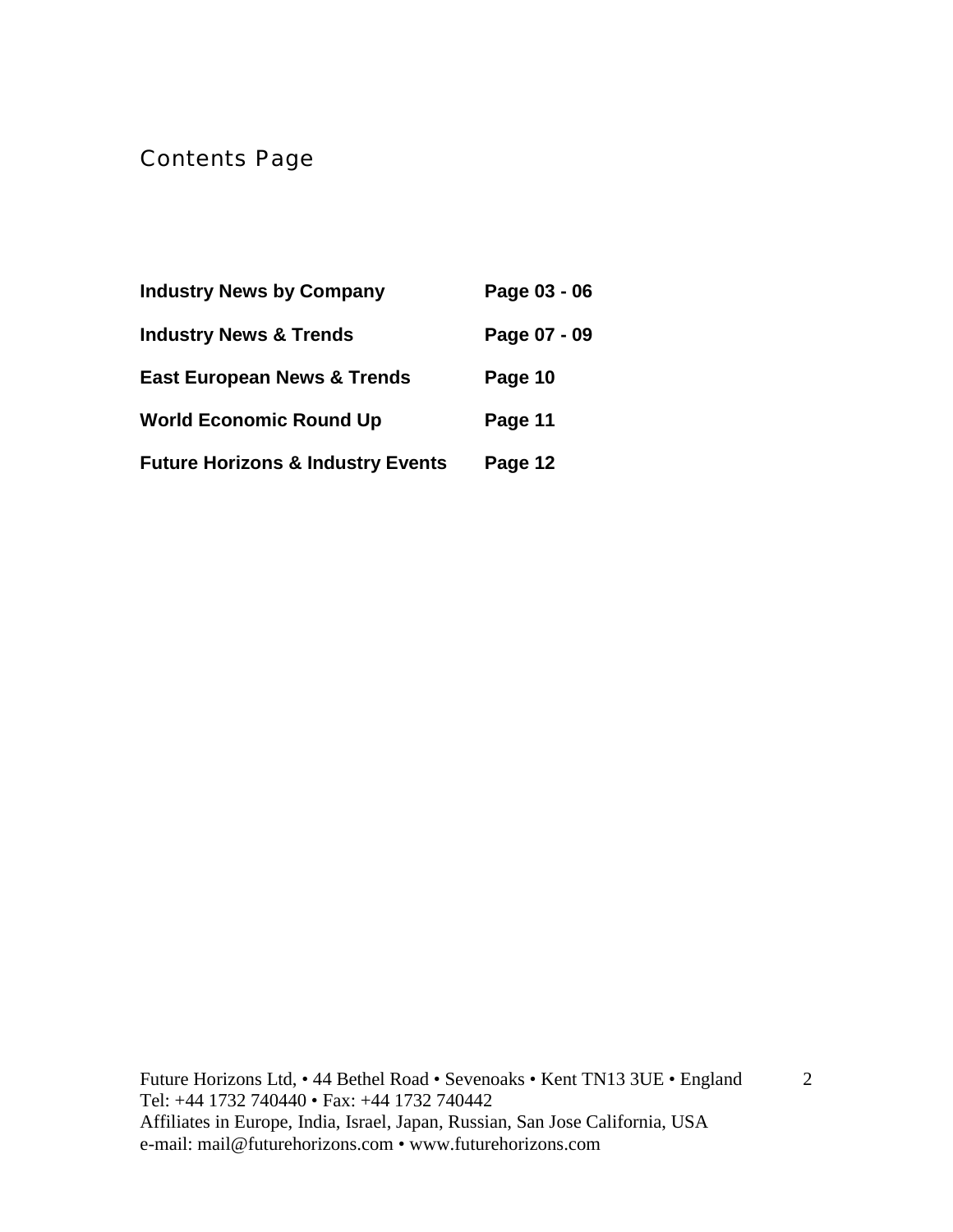Industry News By Company

**[Apple To Shift 30% Of A9 Chip Production From Samsung To Tsmc](http://www.bidnessetc.com/40136-apple-inc-to-shift-30-of-a9-chip-production-from-samsung-to-tsmc/)**

The next-gen iPhone is anticipated to be launched in September this year, and Apple Inc. (NASDAQ:AAPL) is already planning ahead for the production of the processors that will power the new device.

Earlier this month, a report released pointed to Samsung Elect Ltd (F) (OTCMKTS:SSNLF) as the supplier of the A9 chip to be used in the next iPhone, but now a last minute decision has granted Taiwan Semiconductor Mfg. Co. Ltd. (ADR) 30% of the total orders to be placed by the California-based tech giant.

Renowned analyst Ming-Chi Kuo at KGI Securities issued a note this week regarding Apple's latest course of action. Mr. Kuo has pretty much been on point with his speculations and expectations for Apple in the past, and he may likely be right again this time. In his note, he provided three major reasons why Apple is diversifying its supply chain

#### **[Apple Targets DSLR-Like iPhone Camera With Recent Buyout](http://www.eetindia.co.in/ART_8800711624_1800007_NT_aeed613a.HTM)**

Apple has bought start-up LinX Computational Imaging Ltd, an Israel-based developer of an array camera for mobile equipment, for an estimated purchase price of \$20 million.

LinX (Caesarea, Israel) claimed in 2014 that its camera was ready for inclusion in mobile phones as its engineers had solved problems with combining images from multiple apertures such as registration errors and occlusion-related artefacts (see Array camera ready for mobile market, says start-up).

**[Semiconductor-Maker Applied Materials Drops Merger Plan With Tokyo Electron](http://www.thestreet.com/story/13127413/1/semiconductor-maker-applied-materials-drops-merger-plan-with-tokyo-electron.html)**

NEW YORK (The Deal) -- Semiconductor makers Applied Materials Inc. (AMAT - Get Report) and Tokyo Electron Ltd. have ended months of uncertainty by calling off their 19-month-old merger agreement because of Department of Justice objections.

The September 2013 deal would have given shareholders in Tokyo Electron about \$9.4 billion worth of stock, or just under a third of the new entity, and created a dual-listed, dual-headquartered company incorporated in the Netherlands, with the CEO post going to Applied Materials President and CEO Gary Dickerson, and Tokyo Electron chairman Tetsuro Higashi getting the chairman's role.

The merger was designed to better equip the companies to meet the growing demand for chips used in smartphones, tablets and other personal electronics devices and to generate \$500 million of synergies within three years.

But Santa Clara, Calf.-based Applied Materials said the Department of Justice told the companies that a "coordinated remedy proposal" wouldn't be enough to make up for damage to competition, and the companies decided "there is no realistic prospect for the completion of the merger."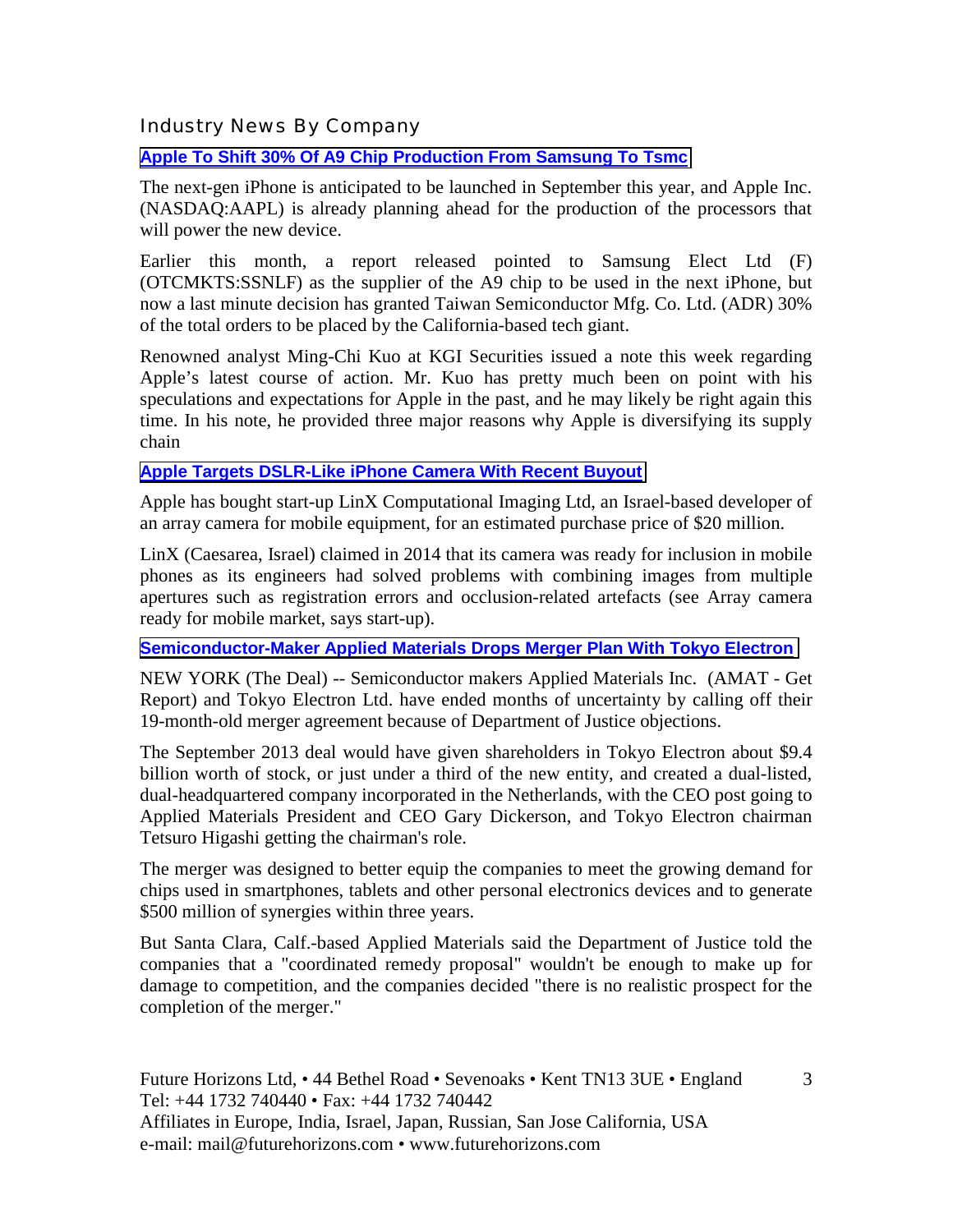#### **[Ubiquitous Chip Promises Arm Relevance After Moore's Law Palls](http://www.ft.com/cms/s/0/c30969e4-e802-11e4-894a-00144feab7de.html?ftcamp=crm/email/2015422/nbe/UKBusiness/product&siteedition=uk#axzz3YURMxNYi)**

Moore's Law states that chip processing power doubles every two years. Bore's Law requires tech pundits to quote Moore's Law regularly to establish their credentials. The law of diminishing returns applies to both. Moore's Law is getting harder to live up to, says Tim Score, finance boss of Arm Holdings. This leaves one pondering how the chip designer will be positioned when its industry has matured.

That day is likely to be over a decade away. Demand for fancier functions dependent on Moore's Law still drives consumer appetite for smartphones, as much as the showmanship of manufacturers such as Apple. The inclusion of Arm designs in devices such as the iPhone 6 helped the company deliver consensus-beating pre-tax profits of \$120.5m in the first quarter.

#### **[Arm First-Quarter Profits Buoyed By Strong iPhone Sales](http://www.ft.com/cms/s/0/658529e4-e7f2-11e4-9960-00144feab7de.html?ftcamp=crm/email/2015422/nbe/UKBusiness/product&siteedition=uk#axzz3YURMxNYi)**

Sales and profits at Arm Holdings showed strong growth at the start of 2015, buoyed by robust sales of Apple iPhones and a consumer shift to 4G mobile devices.

One of the UK's only large global technology groups reported on Tuesday revenues of \$348.2m in the first three months of this year, up 14 per cent compared with the same period a year before, building on earlier robust quarters.

Pre-tax profits were \$120.5m in the first quarter, a 24 per cent increase year on year. Both sales and profits came in ahead of analyst estimates.

Arm sells licences for its blueprints to manufacturers that also pay royalties for each unit shipped. Its components are used in more than 95 per cent of smartphones.

Royalties from processor designs, an area of the business that analysts focus on, rose 31 per cent year on year to \$168m.

#### **[Ericsson: Staying Grounded](http://www.ft.com/cms/s/3/da5341e0-e9c1-11e4-b863-00144feab7de.html?ftcamp=crm/email/2015424/nbe/EuropeBusiness/product&siteedition=uk#axzz3YURMxNYi)**

The slick features on your smartphone are useless without the infrastructure that shoots data through the air. Network equipment is the circulatory system of the digital economy. Yet its makers are struggling to grow: most global markets have already upgraded to the latest wireless technology, 4G. Sweden's Ericsson recognises the problem and has begun shifting towards higher-margin internet protocol equipment.

IP equipment lets network operators carry lots of data on both mobile and fixed-line networks. Ericsson has mostly grown its IP business organically. Nokia meanwhile has made a big bet on the area by offering to buy Alcatel-Lucent, not only a wireless equipment supplier but also one the three largest players in IP, with a fifth of the global router market. If the deal closes Nokia will leapfrog Ericsson in IP equipment.

#### **[High-Speed 5 GS/S LXI Digitizers Released By Spectrum](http://spectrum-instrumentation.com/en/high-speed-5-gss-lxi-digitizers-released-spectrum)**

For applications where fast electronic signals in the GHz range need to be remotely acquired and analyzed Spectrum has extended its popular digitizerNETBOX series of LXI based instruments and released eight new models. Available with two, four or eight fully synchronous channels the new units feature sampling rates up to 5 GS/s, bandwidth

Future Horizons Ltd, • 44 Bethel Road • Sevenoaks • Kent TN13 3UE • England Tel: +44 1732 740440 • Fax: +44 1732 740442

4

Affiliates in Europe, India, Israel, Japan, Russian, San Jose California, USA e-mail: mail@futurehorizons.com • www.futurehorizons.com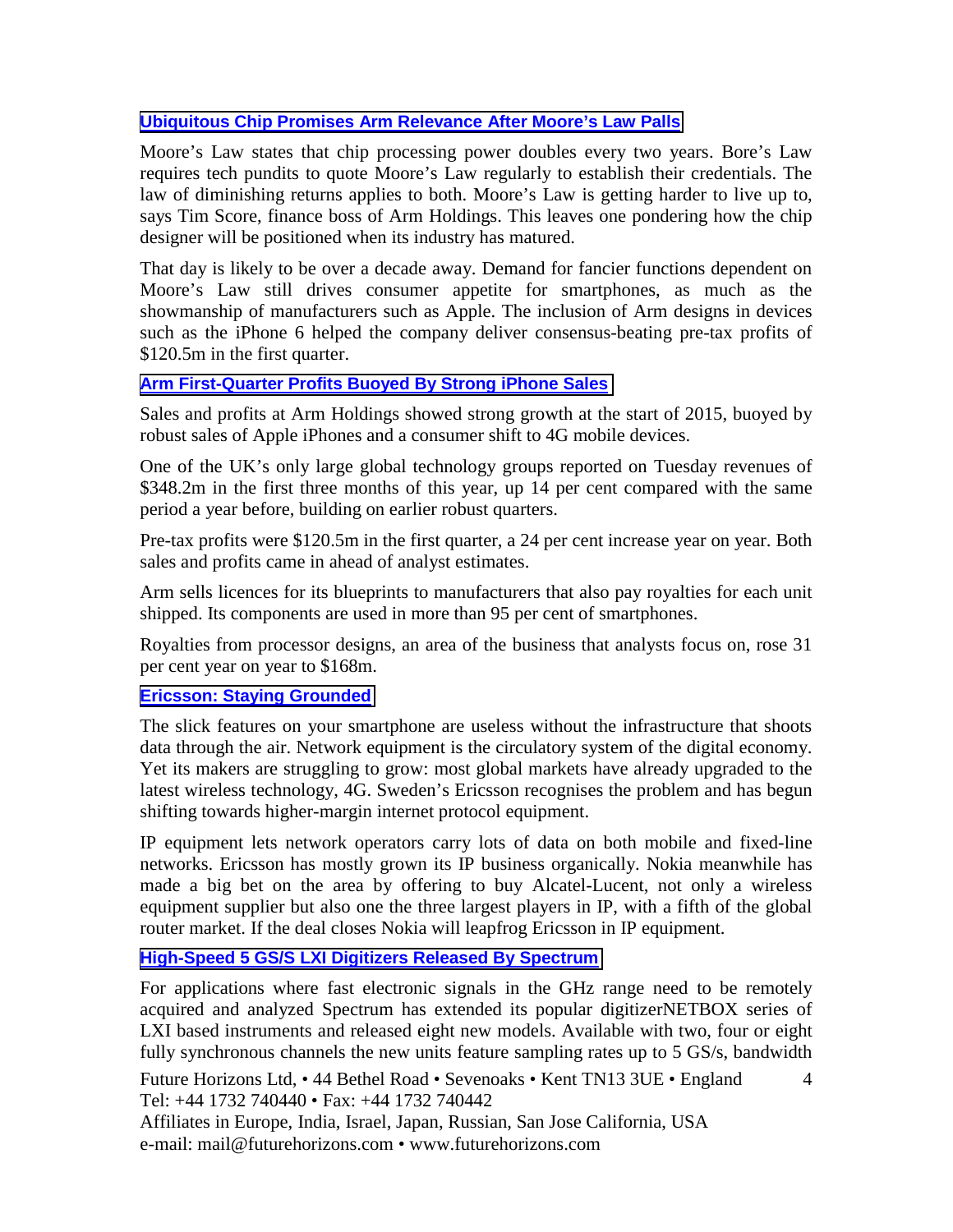in excess of 1.5 GHz and on-board acquisition memory up to 8 GSamples. The unique combination makes the digitizers ideal for capturing long complex high-frequency signals and for characterizing fast timing events that go down to the nano- and sub-nanosecond ranges.

Fully LXI compliant, the digitizerNETBOX products allow remote control and data transfer over fast GBit Ethernet. Connect them directly to a Notebook or PC, or in fact to anywhere on a company LAN, and automated data acquisition becomes easy. Offering significant advantages in measurement speed, flexibility, size and channel density the products can be used to replace conventional bench instruments such as oscilloscopes, spectrum analyzers, multi-meters, counters, timers and older generation digitizer products.

#### **[Plessey: Exemplar Of 21st Century Manufacturing](http://www.compoundsemiconductor.net/article/96851-plessey-exemplar-of-21st-century-manufacturing.html)**

Plessey Semiconductors will be featured in a new website showing 21st century British manufacturing which will be launched 23rd April at a high-profile event in London.

www.madeherenow.com, the brainchild of former Financial Times manufacturing editor Peter Marsh, is looking to tell the story of modern-day industry through a series of articles, pictures and video on four exemplar companies.

Plessey was chosen for developing new ways to make LEDs. Other case studies include Bentley Motors, the luxury car maker, FormFormForm, and Aesseal.

Peter Marsh, said: "We are still very good at making things and manufacturing has immense potential to contribute substantially to our economy, however, not enough people are aware of our success stories and one way to improve the growth prospects of UK industry is to find new ways to tell the world about it."

#### **[India's Ratan Tata Buys In To China Smartphone Maker Xiaomi](http://www.ft.com/cms/s/0/17219ac2-ebf2-11e4-8604-00144feab7de.html?ftcamp=crm/email/2015427/nbe/AsiaPacificBusiness/product&siteedition=uk#axzz3YURMxNYi)**

Ratan Tata, the Indian industrialist, has invested an undisclosed sum in China's biggest smartphone maker, Xiaomi, giving a boost to the company's Indian expansion plans.

"India is our biggest market outside of mainland China and also an extremely important one. Our goal is to become number one in the next three to five years and we are keen on partnerships here," said Bin Lin, Xiaomi co-founder and president, in a statement.

#### **[Samsung Electronics Now Producing Industry's First M.2 NVME PCIE SSD For](http://www.whowired.com/406990.htm)  [The PC Market](http://www.whowired.com/406990.htm)**

Samsung Electronics announced on April 15 that it has started mass production of the industry's first NVMe\* PCIe solid state drive (SSD) which has an M.2 form factor for use in PCs and workstations. Samsung is also the first in the industry to announce that it has begun shipping NVMe SSDs to OEMs for the PC market. The new SM951-NVMe features the industry's most advanced performance figures, exceptionally low power use in standby mode and the most compact size of any NVMe SSD.

"Our new NVMe SSD will allow for faster, ultra-slim notebook PCs with extended battery use, while accelerating the adoption of NVMe SSDs within the consumer marketplace," said Jeeho Baek, Senior Vice President of Memory Marketing at Samsung

5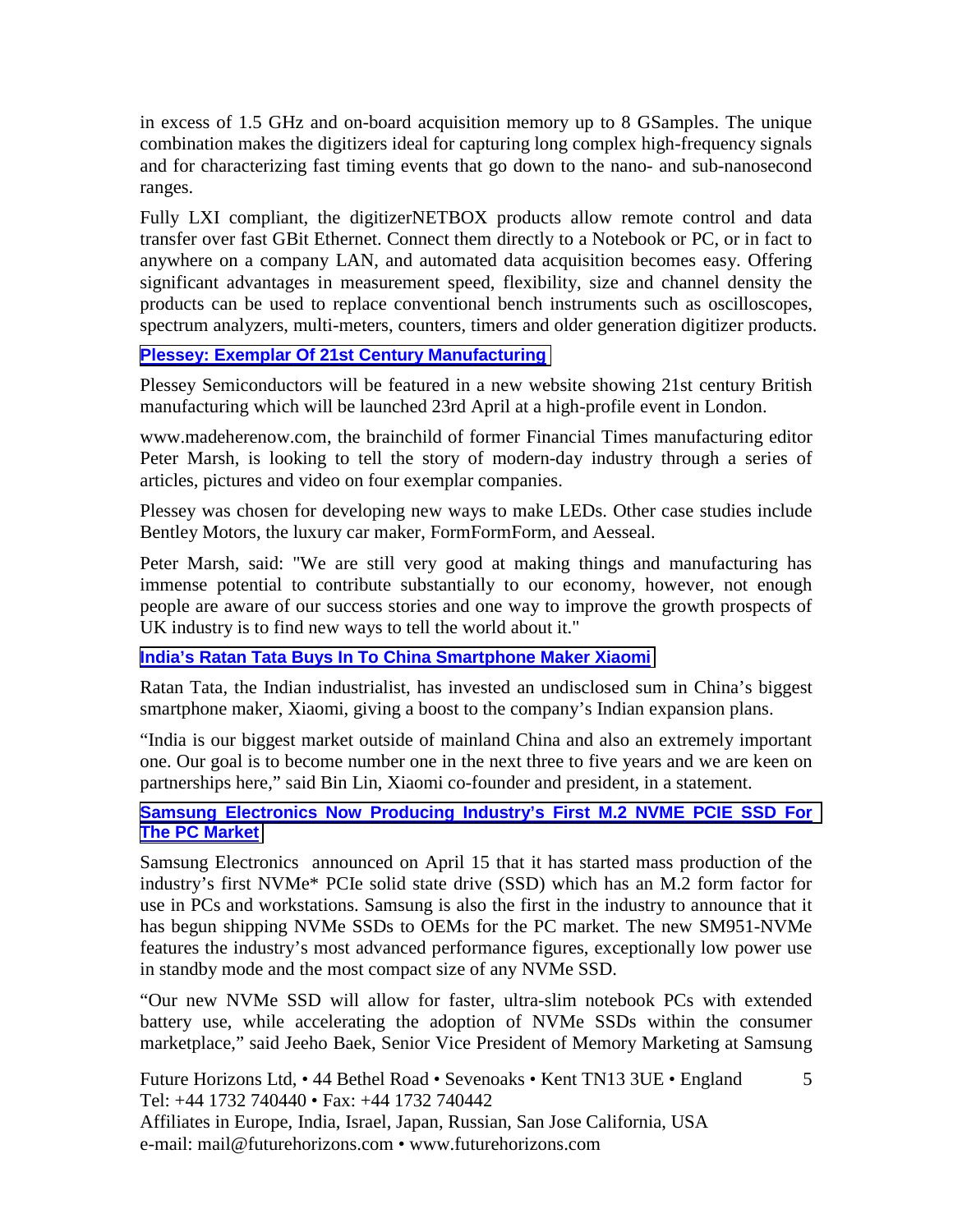Electronics. "Samsung will continue to stay a critical step ahead of others in the industry in introducing a diversity of next-generation SSDs, that contribute to an enhanced user experience through rapid popularization of ultra-fast, highly energy-efficient, compact SSDs."

#### **[Samsung Regains Top Spot In Smartphone Market](http://www.eetindia.co.in/ART_8800712067_1800005_NT_3f64e0f4.HTM)**

The insanely high shipment of Samsung's smartphones in Q1 has propelled the company to the number one position in the smartphone market once again, besting Apple. Although Samsung no longer reveals sales of its smartphones, Strategy Analytics pegged Q1 shipments at 83.2 million, easily outpacing the 61 million iPhones Apple shipped during the period, a record, by the way, for Apple. In 4Q14, both Apple and Samsung shipped about 74.5 million smartphones, essentially tying for first place.

However, profits remain elusive for the world's largest maker of phones, despite being the king of smartphones. Samsung's profit sank YoY, worrying investors and placing pressure on the Galaxy S6 and S6 Edge smartphones to outperform their predecessors.

6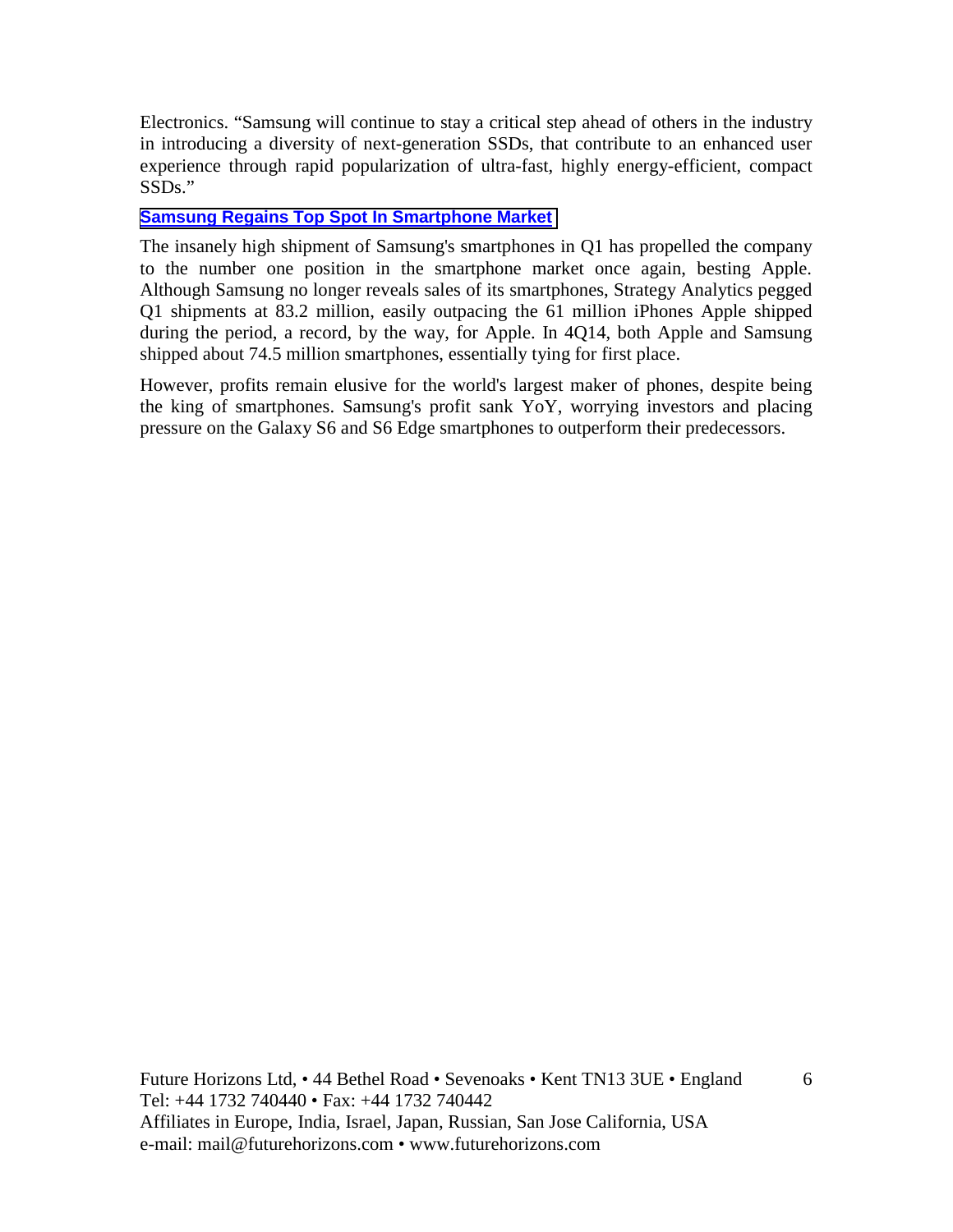#### Industry News & Trends

#### **[Rise Of The 3D Printing Machines](http://www.ft.com/cms/s/0/fc2b257a-d90f-11e4-b907-00144feab7de.html?ftcamp=crm/email/201549/nbe/AsiaMorningHeadlines/product#axzz3Xpvkmk9p)**

From a red puddle of liquid plastic, a three-dimensional sphere of connected hexagons and pentagons begins to rise, taking only six minutes to be lifted by mechanical arm into its final geometric form.

It is a phenomenon known as "continuous liquid interface production", and has been developed by Carbon3D — a Silicon Valley start-up backed by technology investment group Sequoia Capital. But while it was inspired by a scene from the science fiction film Terminator 2, when the T-1000 android rises from a small pool of metallic liquid, the new technique is very much a reality — and set to shake up the 3D printing industry by making the process of forming plastic objects up to 100 times faster.

#### **ARM Focuses On Energy Harvesting In Nascent IoT**

As battery lifespans become the major concern of many mobile device makers, UK-based ARM concentrates on extending the battery life of sensors using Bluetooth to address the emerging Internet of Things (IoT).

ARM has snapped up Wicentric, a Bluetooth Smart stack and profile provider, and Sunrise Micro Devices (SMD), a provider of sub-one volt Bluetooth radio intellectual property (IP).

The IP of both Wicentric and SMD will be integrated to form the ARM Cordio portfolio, which is aiming to complement ARM's existing processor and physical IP targeting end markets requiring low-power wireless communications such as the IoT. ARM is keen to make the Cordio solutions efficient enough to be powered using energy harvesting and sees SMD's sub-one volt Bluetooth radio IP as a vital ingredient in the design armoury.

#### **[US Develops Supercomputer To Beat China's Tianhe-2](http://www.eetindia.co.in/ART_8800711646_1800009_NT_80ee6e5b.HTM)**

The United States plans to outclass China's supercomputer, and it is now looking for a few good semiconductor architectures to help fulfil its ambition.

The fastest supercomputer in the world is currently the Chinese Tianhe-2 running at a peak of 55petaflops on Intel Xeon and Xeon Phi processors. The Collaboration of Oak Ridge, Argonne and Lawrence Livermore (CORAL) project financed by the U.S. Department of Energy (DOE) aims to one-up the Chinese with up to 200petaflops systems by 2018. The three systems, named Summit, Aurora and Sierra, respectively, have also pitted IBM/Nvidia and their graphics processing units (GPUs) against Intel/Cray's massively parallel x86 (Xeon Phi) architecture.

#### **[SDN Set To Push Boundaries: Flexible Ethernet In The Works](http://www.eetindia.co.in/ART_8800711681_1800006_NT_509c6733.HTM)**

Cloud-scale data centres have successfully achieved 25Gb/s and 50Gb/s Ethernet speeds last year. Now there is no way to go but up. In fact, recent developments point to faster speeds and greater bandwidth that are predicted to revolutionise communications systems and silicon.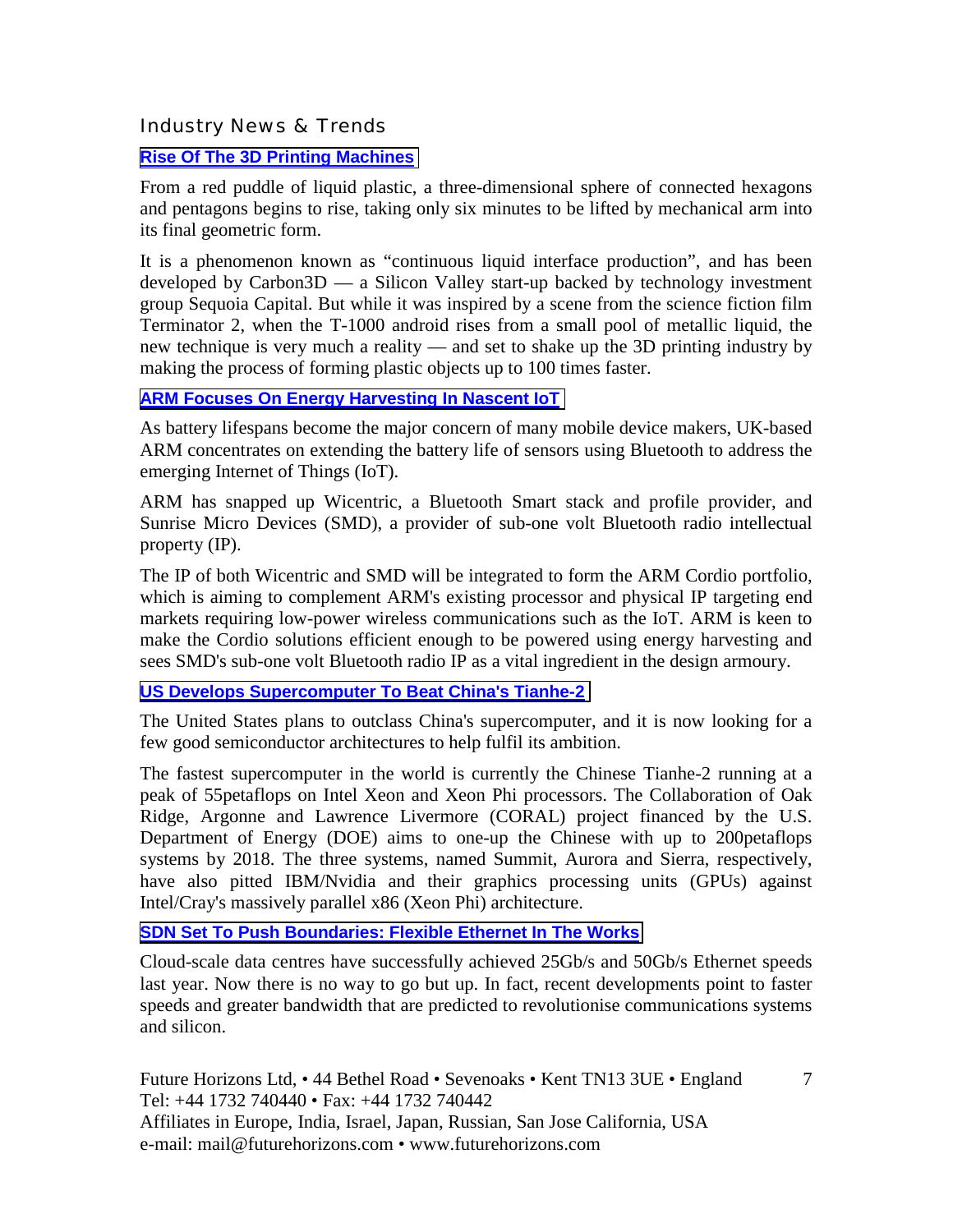New chips will roll soon to support an initiative in software-defined networking (SDN) now in the works at the Internet Engineering Task Force (IETF). A separate and more technically difficult effort to bond Ethernet channels has just gotten started at the Optical Internetworking Forum (OIF) and may take a few years to appear in products.

#### **[Qualcomm Preps Monolithic 3D For Smartphones](http://www.eetindia.co.in/ART_8800711730_1800007_NT_e5e890b2.HTM)**

By 2016, Qualcomm is hoping to use its Monolithic 3D IC technology to obtain a sizable market share in the \$8 billion dollar smartphone market, noted Karim Arabi, VP of engineering at Qualcomm. The company now calls it "3DV" and plans to use it for future scaling.

Quoting: "Our 3D VLSI technology, which we call 3DV, enables die size to be shrunk in half, while simultaneously increasing yields...The final advantage of 3DV chips," according to Arabi, "is that you only need to use the most expensive and latest node technology on the bottom layer. For instance, the bottom layer housing the CPU, GPU and other high-speed devices can be fabricated at 10nm to 14nm, whereas the higher layers housing less critical functions can be fabricated at a less expensive relaxed node of, say, 28nm."

#### **[Manipal University Students Roll Out First Solar Car](http://www.eetindia.co.in/ART_8800711846_1800008_NT_2a368dcf.HTM)**

Students from the SolarMobil team at Manipal Institute of Technology (MIT) unveiled their first prototype solar car, which is targeted at commercial usage. Dubbed as SERVe (Solar Electric Road Vehicle), the solar car is custom-fit with solar panels designed by Tata Solar Power. It is a good example of an industry-academia effort that will help increase the role of solar innovation in green mobility.

MIT is a constituent of Manipal University.

The four-wheeled prototype that runs solely on solar energy is designed by the above team of 27 student enthusiasts. Weighing 590kg, this two-seater solar car can reach up to 60kph with a cruising speed of 30kph.

#### **[Smartwatches On The Rise Amid Slowdown In Mobile Space](http://www.eetindia.co.in/ART_8800711877_1800001_NT_d50bc925.HTM)**

The fast pace of growth the mobile market has enjoyed for quite a number of years has now begun to lose speed. Over the next five years, both smartphones and tablets will slump to single-digit growth levels but smartwatches could rise to annual sales of 300 to 400 million units, predicted analyst Linley Gwennap.

Forecasts that Apple could sell as many as 40 million of its watches in their first year are optimistic, nevertheless, "we expect a big jump," Gwennap said. "In a year or so there will be a lot of knock-off products that look like the Apple Watch but sell for more like 50 bucks," he said, estimating by 2019 the 17 per cent of smartphone buyers purchasing high-end products will also get smartwatches.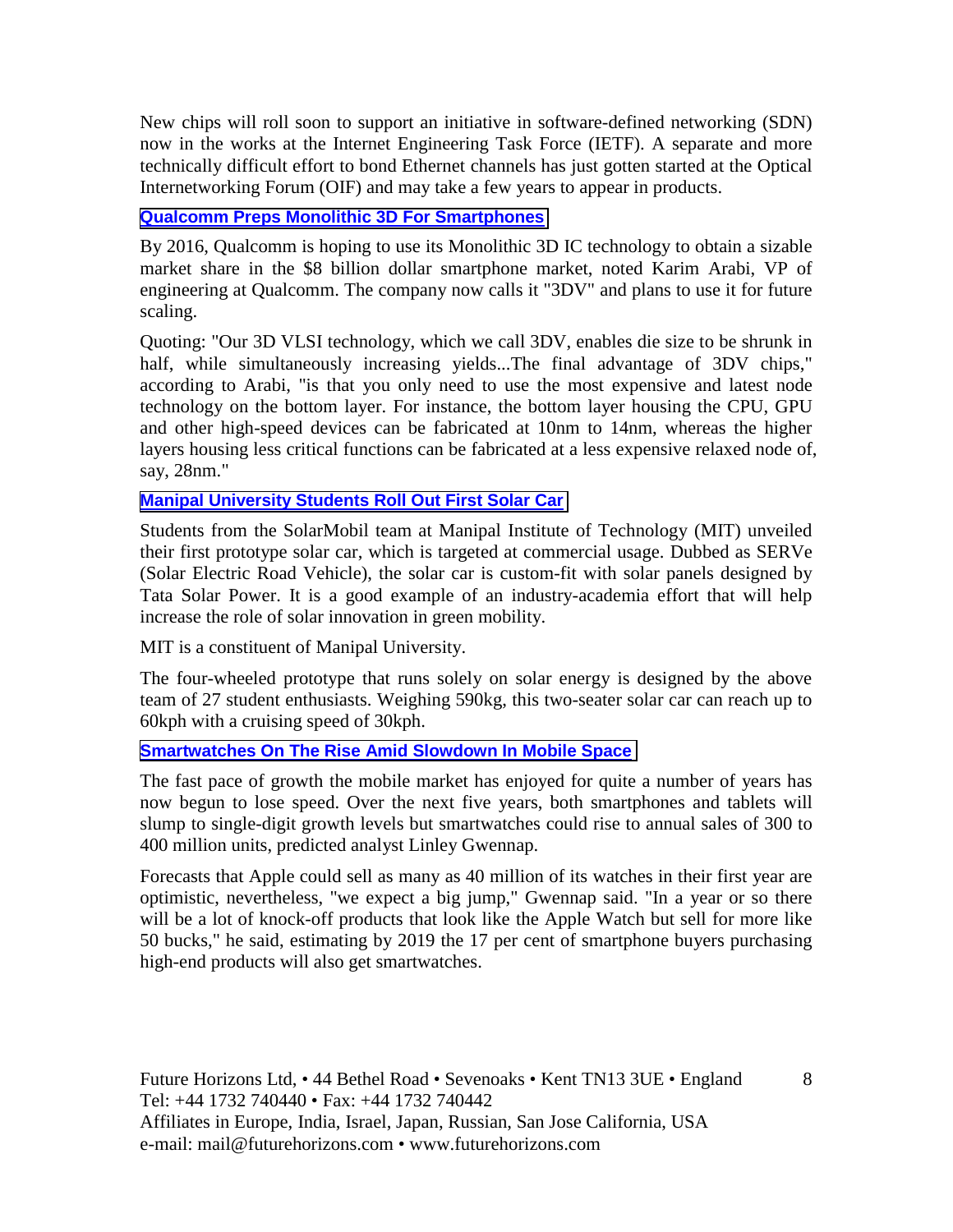#### **[Website For Chips Aims To Deliver Google-Like Service](http://www.eetindia.co.in/ART_8800712069_1800000_NT_6e2e8820.HTM?click_from=8800123200,9950114561,2015-05-04,EEIOL,ARTICLE_ALERT)**

Wouldn't it be amazing to have a single website that can help us find anything as regards datasheets, chip prices or performance models of parts we need? Fortunately, one engineer has also thought of that and is now making that website into reality.

Javier Solorzano, who used to work at Micrel and Touchstone Semiconductor, has cofounded start-up Elektet to create a website to help engineers find and manage information about chips they want to use. With more than 40 such sites now on the Web, beyond the 800-pound gorilla called Google, he knows the job is an ambitious one.

"We are starting with a parametric search engine, which is no different than what others have, but we will focus on adding other information engineers need," Solorzano said.

#### **[New Google Project Promises Cheap Wireless Service](http://www.eetindia.co.in/ART_8800712083_1800005_NT_6edb5f01.HTM?click_from=8800123207,9950114561,2015-05-05,EEIOL,ARTICLE_ALERT)**

Google has initiated Project Fi, the company's latest endeavour that aims to provide cheap calls and Internet by intelligently connecting users to the fastest wireless or cellular network as they move using existing technology for \$20 a month.

According to Google's blog, Project Fi automatically connects to more than a million free, open Wi-Fi hotspots and secures data through encryption. When not on Wi-Fi, Fi moves users between partner networks (currently Sprint and T-Mobile) to deliver faster 4G LTE speeds. The basic, no contract Fi plan includes unlimited domestic talk and text, unlimited international texts, low-cost international calls and Wi-Fi tethering. Users would then pay \$10 per gigabit for data.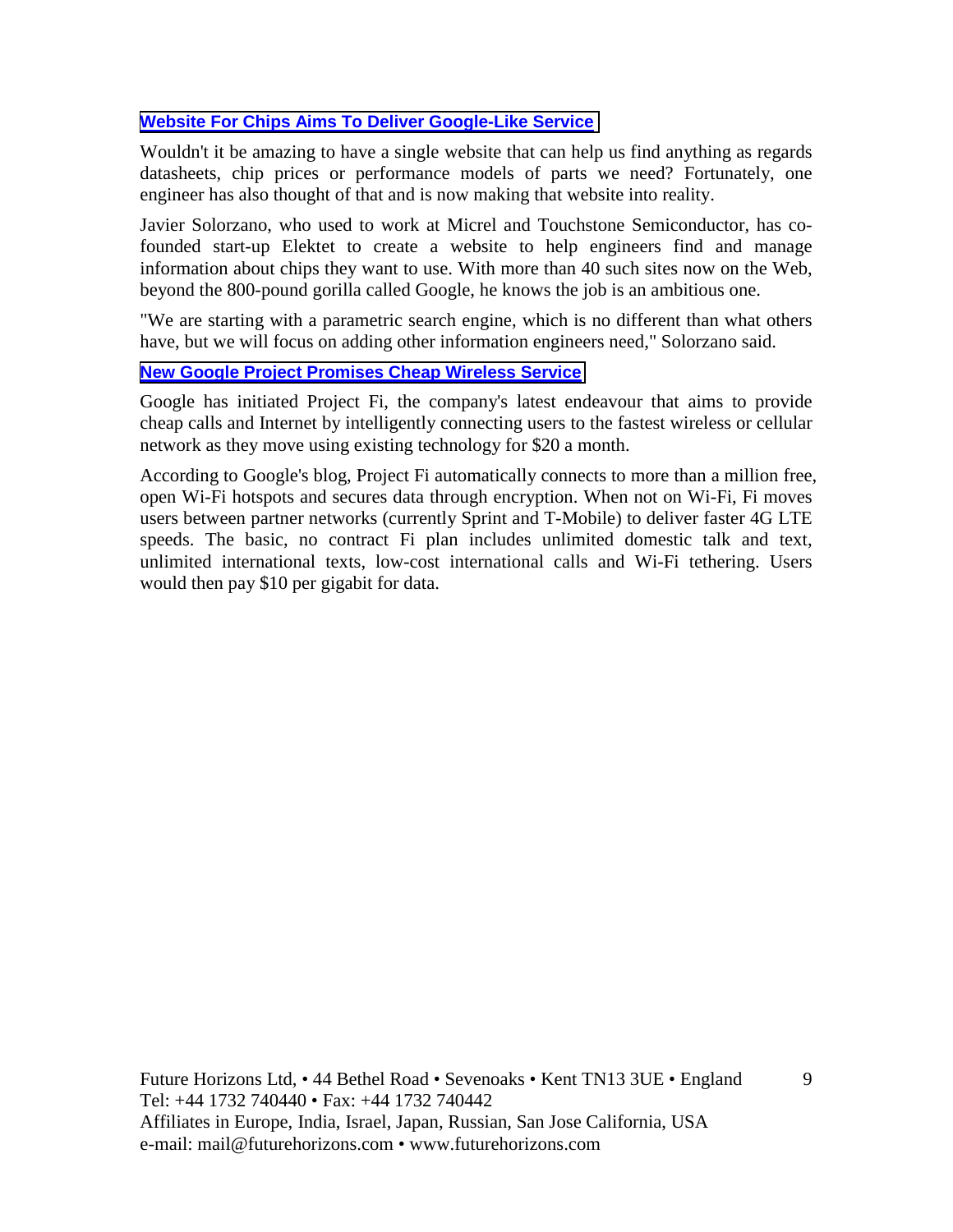#### East European News & Trends

#### **[Yakutia Students Develop Phone-Controlled 'Smart' House](http://www.marchmontnews.com/Real-Estate/Far-East/21224-Yakutia-students-develop-phone-controlled-%E2%80%98smart-house.html)**

Students at the Northeastern Federal University in Yakutia, in East Siberia, have developed a 'smart house' module to control energy consumption and household security from a mobile phone, the Russian news agency TASS reported, citing Ivan Nogovitsyn of the development team.

"We have come up with a module that is fully controlled through a mobile app. The functions it controls include an electric power meter, allowing the user to control power consumption on a real time basis from his smartphone; a speakerphone, enabling the home owner to know from anywhere in the world on a real time basis he has guests downstairs; as well as 14 power outlets and switches, also to be controlled from a phone," Mr. Nogovitsyn explained.

#### **[State Giants Move To Develop Russia's National IT Platform](http://www.marchmontnews.com/Technology-Innovation/Central-regions/21231-State-giants-move-develop-Russias-national-IT-platform.html)**

Rosatom and Rustec, two of Russia's largest government-owned corporations responsible for nuclear energy and dual-purpose high technology, respectively, are pooling efforts in a project to develop a national IT platform for sectors that deal with commercial and state secrets, the Russian news agency RIA Novosti reported. The goal is to render imports completely redundant.

According to Valentin Kostyukov, who heads the RFYATS-VNIIEF federal nuclear center in the town of Sarov 460km east of Moscow, his Center (a Rosatom asset) and Rustec have finalized detailed agreements on joint project implementation.

#### **[Start-Up Scales Production Of Fashionable E-Ink Bracelets](http://www.eetindia.co.in/ART_8800711839_1800005_NT_fc24528c.HTM)**

A Hungary-based start-up has developed what it calls the "Tago Arc" electronic bracelet that uses a flexible e-ink display foil, shapes it and turns it into a wearable accessory. The novel product from Liber8 Technology features a 150ppi 16-colour greyscale display that will match the wearer's outfit by controlling the black and white display using the smartphone through an NFC connection.

That's the pitch of Hungarian start-up Liber8 Technology with its "Tago Arc" electronic bracelet. Founded in 2013, the company is ramping up the production of its curved e-Ink bracelets, tying them to a dedicated app for users to easily upload innovative designs.

#### **[Russian Developer Offers Global Firms Possibility To Spy On Their Employees](http://rbth.co.uk/science_and_tech/2015/04/05/russian_developer_offers_global_firms_possibility_to_spy_on_45601.html)**

Software developer Infomaximum is going global with its employee-monitoring program CrocoTime. Already quite popular in Russia, CrocoTime is designed for big companies and is capable of monitoring up to 10,000 users simultaneously.

With 20,000 employees already under its watchful eye, CrocoTime is quite popular with some of Russia's biggest companies, including global energy giant Gazprom, leading financer Tinkoff Bank, as well as the local branch of Danish shoe retailer Ecco. But what is so special about the program?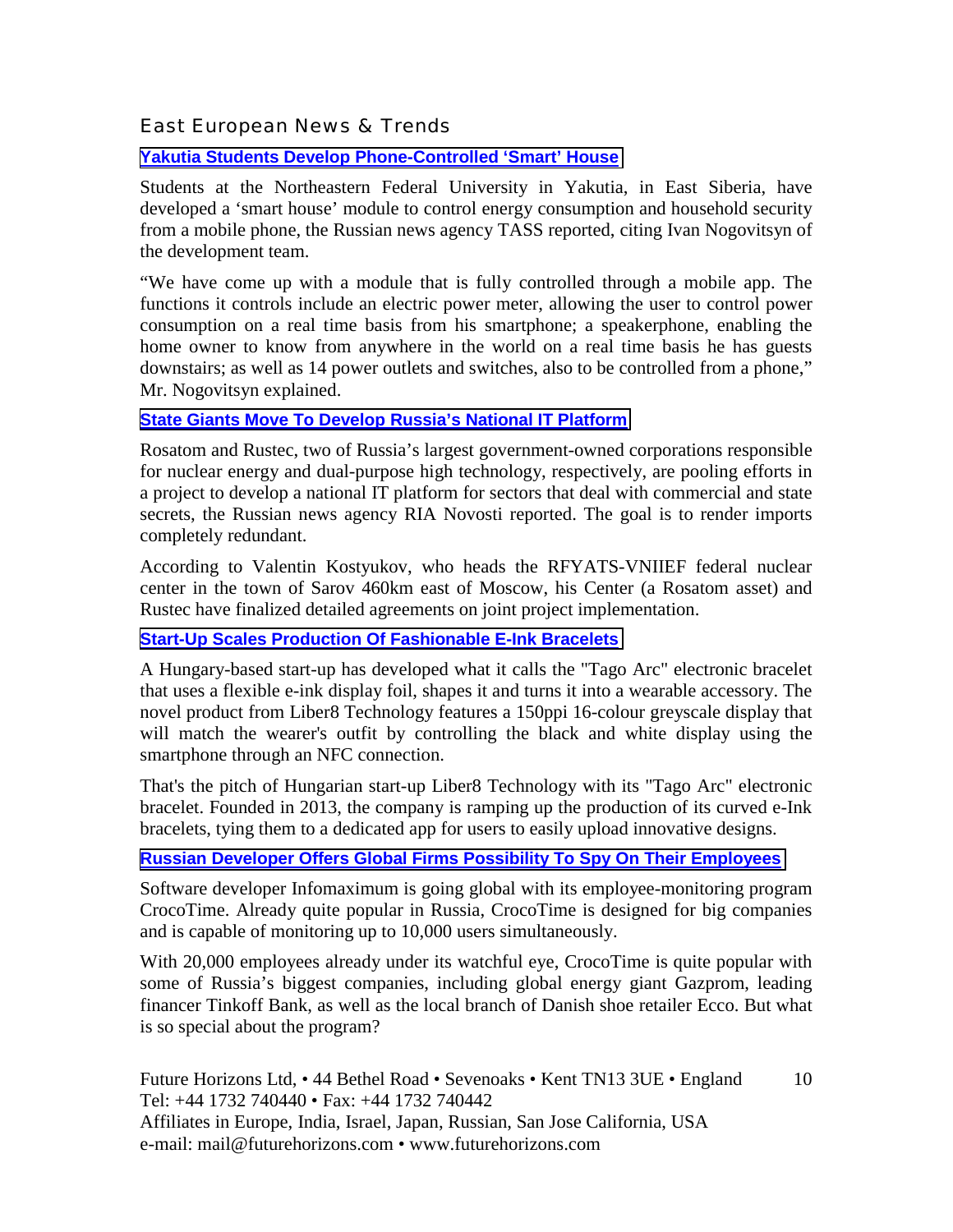#### World Economic Round Up

Poland's main interest rate may remain at 1.5 percent, the lowest level on record, for a prolonged period of time because the country's economic prospects are good. The Russian central bank has cut interest rates by 1.5 percentage points to 12.5 percent, following a recovery in the rouble amid signals that the country's inflation rate had peaked. The reduction in the main lending rate was larger than the one-percentage-point cut that analysts had expected. The rouble has rallied in recent weeks, reducing the need for high interest rates to defend it. Brazil's central bank have raised interest rates as Latin America's largest economy tries to combat inflation despite an economic slowdown.

*The latest economic news by country to include USA, Europe, UK, Japan, China, Asia Pacific and India can be found each month in our [Semiconductor Monthly](http://www.futurehorizons.com/page/18/Global-Semiconductor-Report)  [Report.](http://www.futurehorizons.com/page/18/Global-Semiconductor-Report)*